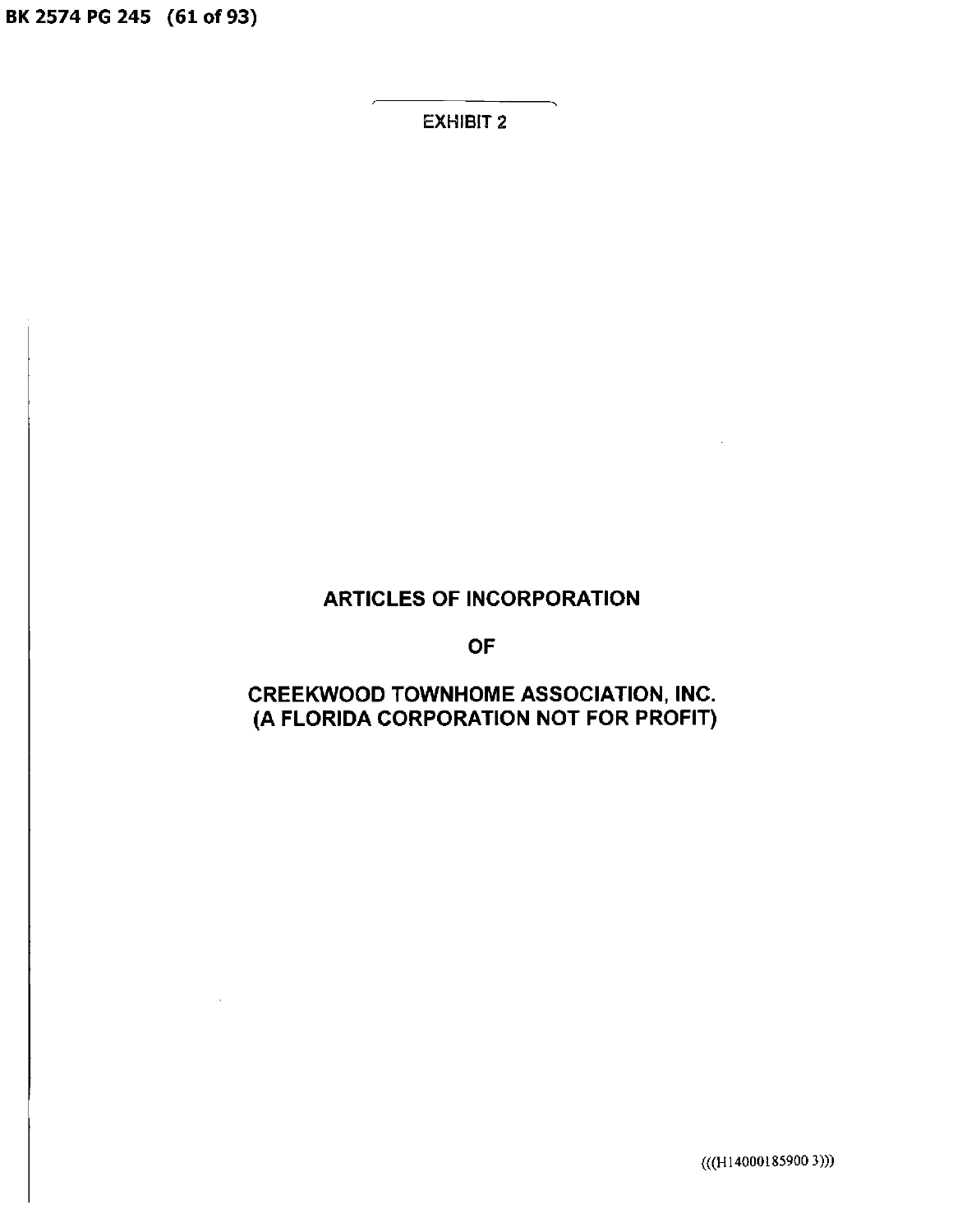## $(((H140001859003)))$

## TABLE OF CONTENTS

# Page

| $\mathbf 1$ .   |  |
|-----------------|--|
| 2.              |  |
| 3.              |  |
| 4.              |  |
| 5.              |  |
| 6.              |  |
| $\mathbf{7}$ .  |  |
| 8.              |  |
| 9.              |  |
| 10.             |  |
| 11.             |  |
| 12 <sub>1</sub> |  |
| 13.             |  |
| 14.             |  |
| 15.             |  |
| 16.             |  |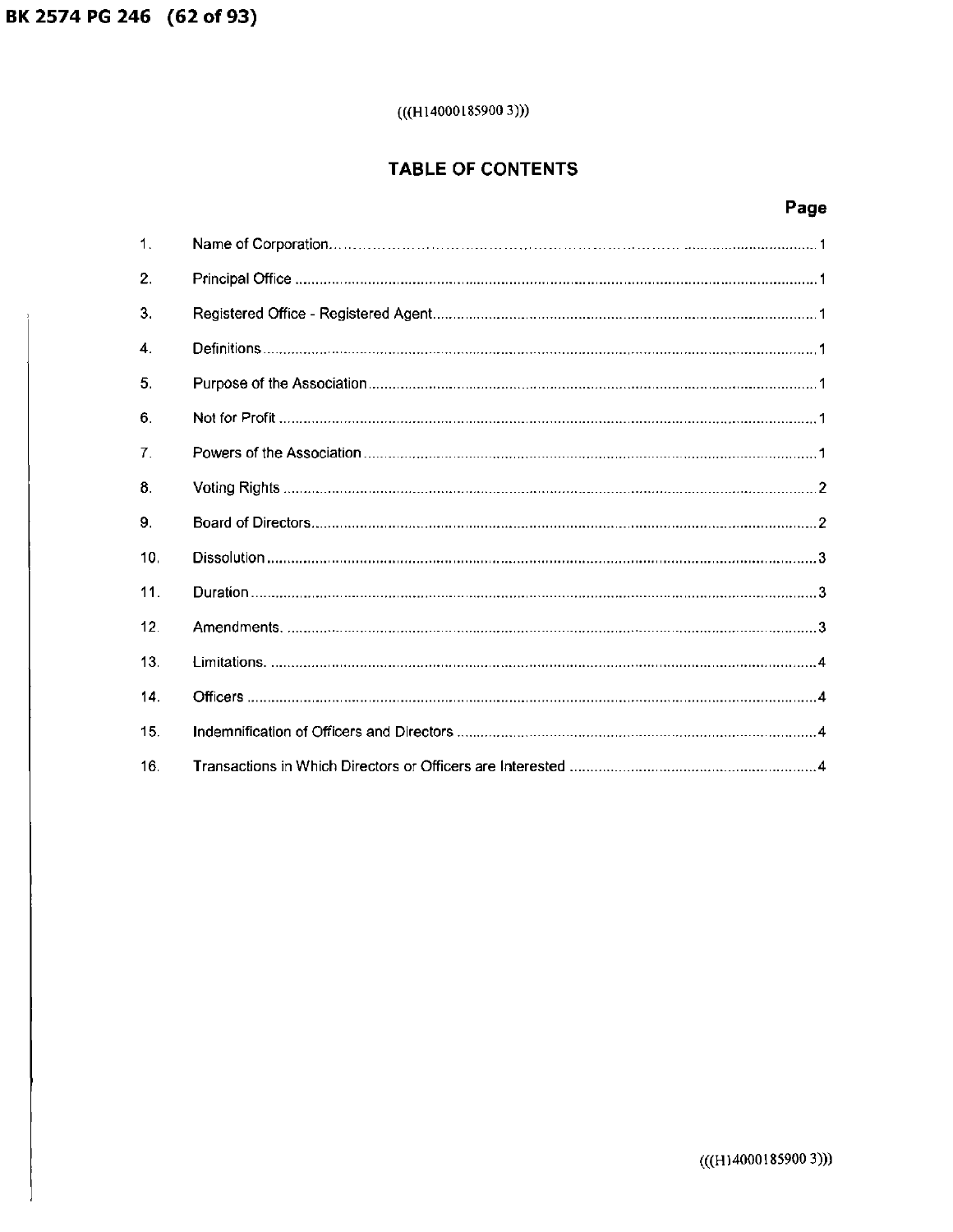**BK 2574 PG 247 (63 of 93)** 

#### (((HI4000185900 3)))

#### **ARTICLES OF INCORPORATION OF CREEKWOOD TOWNHOME ASSOCIATION, INC. (A CORPORATION NOT-FOR-PROFIT)**

In compliance with the requirements of the laws of the State of Florida, and for the purpose of forming a corporation not-for-profit, the undersigned does hereby acknowledge:

1. Name of Corporation. The name of the corporation is CREEKWOOD TOWNHOME **ASSOCIATION, INC.,** a Florida corporation not-for-profit (the **"Association").** 

2. Principal Office. The principal office of the Association is 4343 Anchor Plaza Parkway, Suite 200 Tampa, Florida 33634.

3. Registered Office - Registered Agent. The street address of the Registered Office of the Association is 2701 N. Rocky Point Drive, Suite 900, Tampa, Florida 33607. The name of the Registered Agent of the Association is:

#### PENNINGTON, P.A.

4. Definitions. The COMMUNITY DECLARATION FOR CREEKWOOD TOWNHOMES (the **"Declaration")** will be recorded in the Public Records of Manatee County, Florida, and shall govern all of the operations of a community to be known as CREEKWOOD TOWNHOMES. All initially capitalized terms not defined herein shall have the meanings set forth in the Declaration.

5. Purpose of the Association. The Association is formed to: (a) provide for ownership, operation, maintenance and preservation of the Common Areas, and improvements thereon; (b) perform the duties delegated to it in the Declaration, Bylaws and these Articles; and (c) administer the interests of the Association and the Owners.

6. Not for Profit. Association is a not for profit Florida corporation and does not contemplate pecuniary gain to, or profit for, its members.

7. Powers of the Association. Association shall, subject to the limitations and reservations set forth in the Declaration, have all the powers, privileges and duties reasonably necessary to discharge its obligations, including, but not limited to, the following:

7.1. To perform all the duties and obligations of the Association set forth in the Declaration and Bylaws, as herein provided;

7.2. To enforce, by legal action or otherwise, the provisions of the Declaration and Bylaws and of all rules, regulations, covenants, restrictions and agreements governing or binding Association and CREEKWOOD TOWNHOMES;

7.3. To operate and maintain the SWMS. The Association shall operate, maintain and manage the SWMS in a manner consistent with the Permit requirements and applicable SWFWMD rules, and shall assist in the enforcement of the provisions of the Declaration that relate to the SWMS. The Association shall levy and collect adequate assessments against members of the Association for the costs of maintenance and operation of the SWMS;

7.4 To fix, levy, collect and enforce payment, by any lawful means, of all Assessments pursuant to the terms of the Declaration, these Articles and Bylaws;

7.5. To pay all Operating Expenses, including, but not limited to, all licenses, taxes or governmental charges levied or imposed against the property of the Association;

(((Hl4000185900 3)))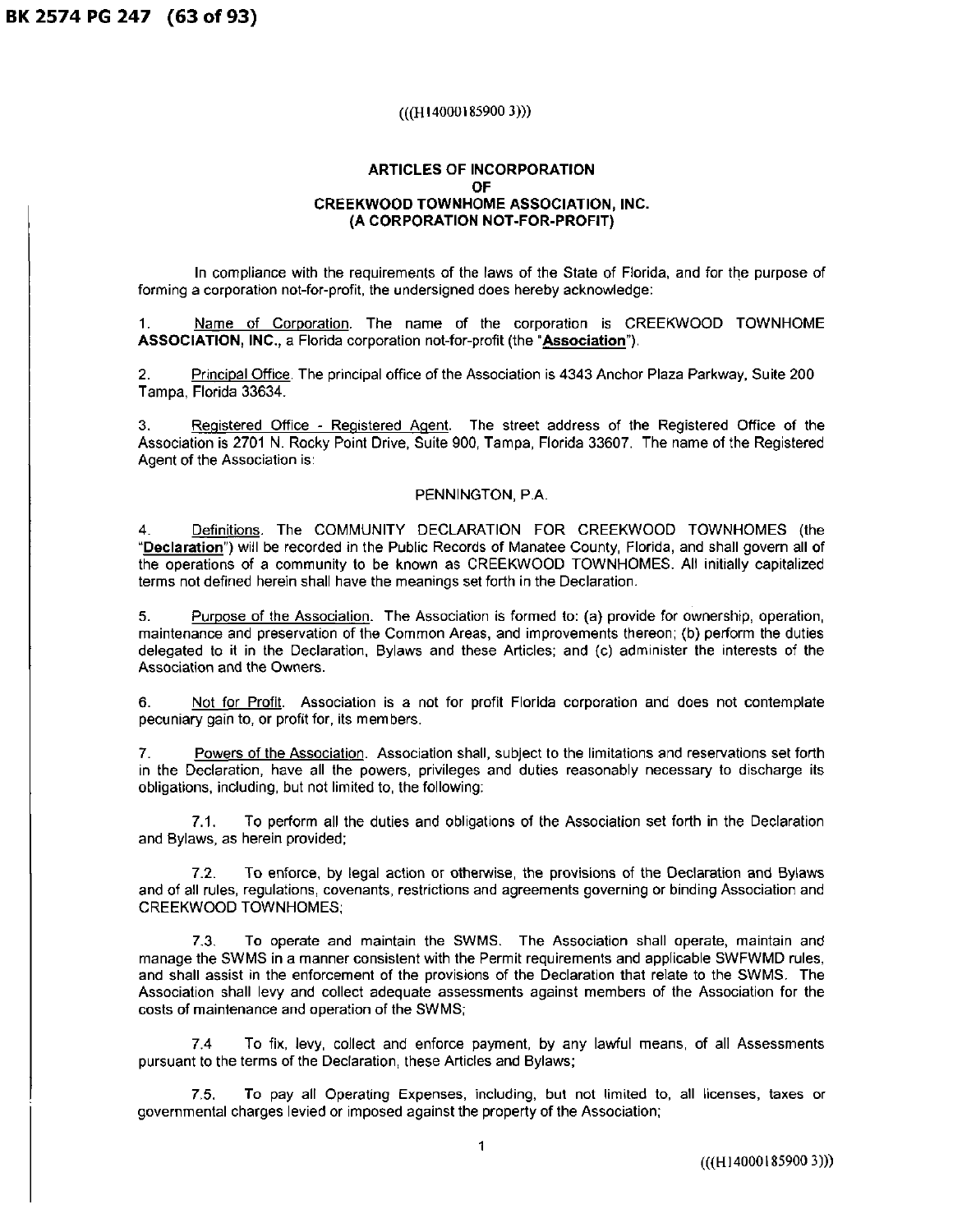#### (((Hl4000185900 3)))

7.6. To acquire (by gift, purchase or otherwise), annex, own, hold, improve, build upon, operate, maintain, convey, grant rights and easements, sell, dedicate, lease, transfer or otherwise dispose of real or personal property (including the Common Areas) in connection with the functions of the Association except as limited by the Declaration;

7.7 To borrow money, and if prior to the Turnover Date, upon the approval of (a) a majority of the Board; and (b) the consent of Declarant, or (ii) from and after the Turnover Date, approval of (a) a majority of the Board; and (b) fifty-one percent (51%) of the total Voting Interests (in person or by proxy) at a duly called meeting of the members, mortgage, pledge, deed in trust, or hypothecate any or all of its real or personal property as security for money borrowed or debts incurred, including without limitation, the right to collateralize any such indebtedness with the Association's Assessment collection rights. A quorum for any meeting of the members for the purpose of any action taken under this Section 7.7 shall be established by the presence, in person or by proxy, of the members entitled to cast thirty percent (30%) of the total Voting Interests;

7.8. To dedicate, grant, license, lease, concession, create easements upon, sell or transfer all or any part of CREEKWOOD TOWNHOMES to any public agency, entity, authority, utility or other person or entity for such purposes and subject to such conditions as it determines and as provided in the Declaration;

7.9. To participate in mergers and consolidations with other non-profit corporations organized for the same purposes;

7.10. To adopt, publish, promulgate or enforce rules, regulations, covenants, restrictions or agreements governing Association, CREEKWOOD TOWNHOMES, the Common Areas, Lots, Parcels and Homes as provided in the Declaration and to effectuate all of the purposes for which the Association is organized;

7 .11. To have and exercise any and all powers, rights, and privileges which a corporation organized under Chapter 617 or Chapter 720, Florida Statutes by law may now or hereafter have or exercise;

7.12. To employ personnel and retain independent contractors to contract for management of the Association, CREEKWOOD TOWNHOMES, and the Common Areas as provided in the Declaration and to delegate in such contract all or any part of the powers and duties of the Association;

7 .13. To contract for services to be provided to, or for the benefit of, the Association, Owners, the Common Areas, and CREEKWOOD TOWNHOMES as provided in the Declaration, such as, but not limited to, telecommunications services, maintenance, garbage pick-up, and utility services; and

7.14. To establish committees and delegate certain of its functions to those committees.

8. Voting Rights. Owners and Declarant shall have the voting rights set forth in the Declaration.

9. Board of Directors. The affairs of the Association shall be managed by a Board of odd number with not less than three (3) or more than five (5) members. The initial number of Directors shall be three (3). Board members shall be appointed and/or elected as stated in the Bylaws. After the Turnover Date, the election of Directors shall be held at the annual meeting. The names and addresses of the members of the first Board who shall hold office until their successors are appointed or elected, or until removed, are as follows:

[Intentionally Left Blank]

(((H 14000185900 3)))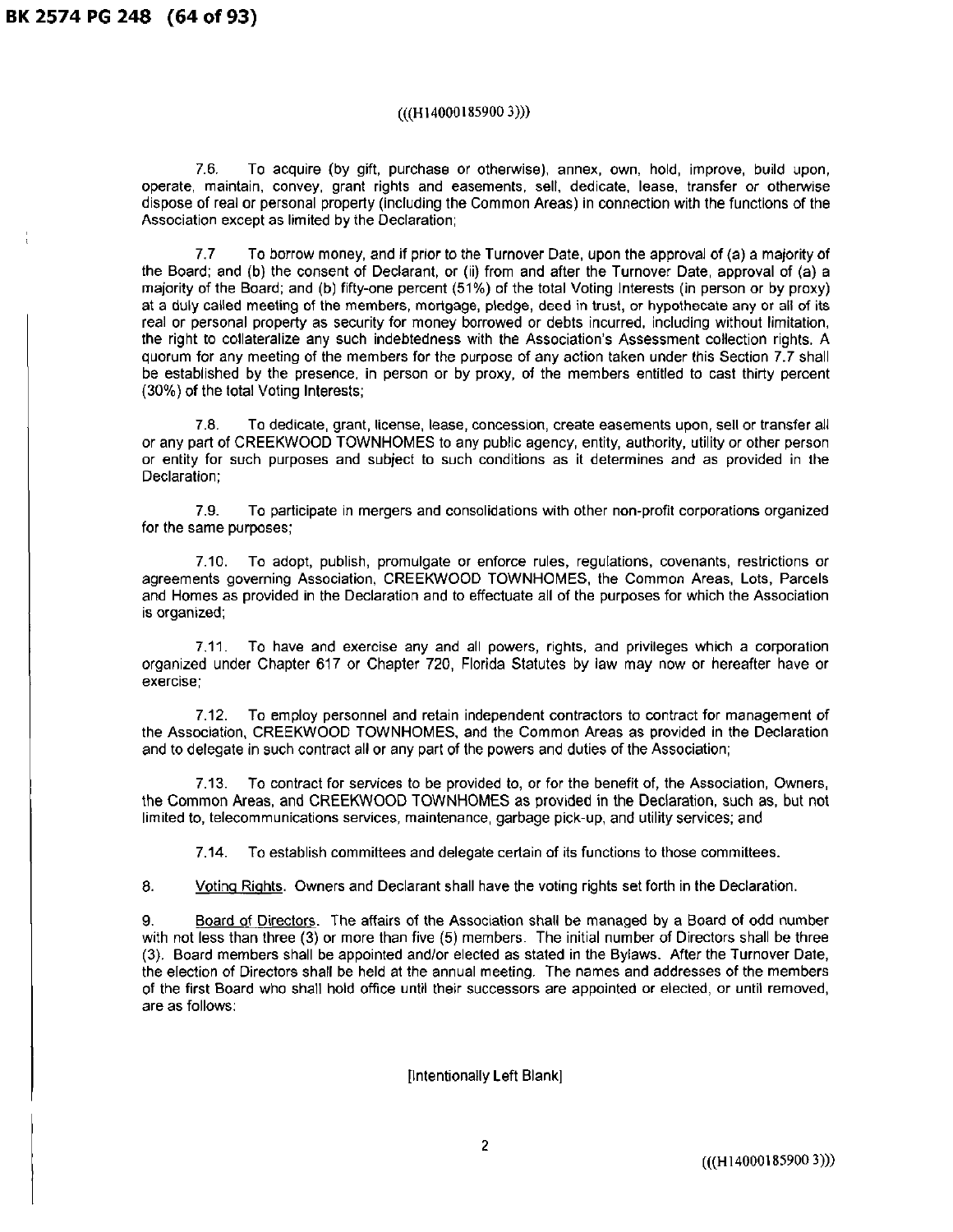**BK 2574 PG 249 (65 of 93)** 

### (((H14000185900 3)))

| <b>NAME</b>     | <b>ADDRESS</b>                                               |  |  |
|-----------------|--------------------------------------------------------------|--|--|
| Betty Valenti   | 4343 Anchor Plaza Parkway, Suite 200<br>Tampa, Florida 33634 |  |  |
| Dan Waibel      | 4343 Anchor Plaza Parkway, Suite 200<br>Tampa, Florida 33634 |  |  |
| Chloe Firebaugh | 4343 Anchor Plaza Parkway, Suite 200<br>Tampa, Florida 33634 |  |  |

10. Dissolution. In the event of the dissolution of the Association other than incident to a merger or consolidation, any member may petition the Circuit Court having jurisdiction of the Judicial Circuit of the State of Florida for the appointment of a receiver to manage its affairs of the dissolved Association and to manage the Common Areas, in the place and stead of the Association, and to make such provisions as may be necessary for the continued management of the affairs of the dissolved Association and its properties. In the event of termination, dissolution or final liquidation of the Association, the responsibility of the operation and maintenance of the SWMS must be transferred to and accepted by an entity which would comply with Section 40C-42.027, F.A.C., and be approved in writing by the SWFWMD prior to such termination, dissolution or liquidation.

11. Duration. Existence of the Association shall commence with the filing of these Articles with the Secretary of State, Tallahassee, Florida. The Association shall exist in perpetuity.

#### 12. Amendment.

12.1 General Restrictions on Amendments. Notwithstanding any other provision herein to the contrary, no amendment to these Articles shall affect the rights of Declarant unless such amendment receives the prior written consent of Declarant, which may be withheld for any reason whatsoever. If the prior written approval of any governmental entity or agency having jurisdiction is required by applicable law or governmental regulation for any amendment to these Articles, then the prior written consent of such entity or agency must also be obtained. No amendment shall be effective until it is recorded in the Public Records.

12.2 Amendments prior to the Turnover. Prior to the Turnover, but subject to the general restrictions on amendments set forth above, Declarant shall have the right to amend these Articles as it deems appropriate, without the joinder or consent of any person or entity whatsoever, except to the extent limited by applicable law as of the date the Declaration is recorded. Declarant's right to amend under this Section is to be construed as broadly as possible. In the event that the Association shall desire to amend these Articles prior to the Turnover, the Association must first obtain Declarant's prior written consent to any proposed amendment. An amendment identical to that approved by Declarant may be adopted by the Association pursuant to the requirements for amendments from and after the Turnover. Declarant shall join in such identical amendment so that its consent to the same will be reflected in the Public Records of Manatee County.

12.3 Amendments From and After the Turnover. After the Turnover, but subject to the general restrictions on amendments set forth above, these Articles may be amended with the approval of (i) a majority of the Board; and (ii) fifty-one percent (51%) of the total Voting Interests present (in person or by proxy) at a duly called meeting of the members. A quorum for any meeting of the members for the purpose of adopting amendments after the Turnover shall be established by the presence, in person or by proxy, of the members entitled to cast thirty percent (30%) of the total Voting Interests.

12.4 Compliance with HUD, FHA, VA, FNMA, GNMA and SWFWMD. Prior to the Turnover, the Declarant shall have the right to amend these Articles, from time to time, to make such changes, modifications and additions therein and thereto as may be requested or required by HUD, FHA, VA,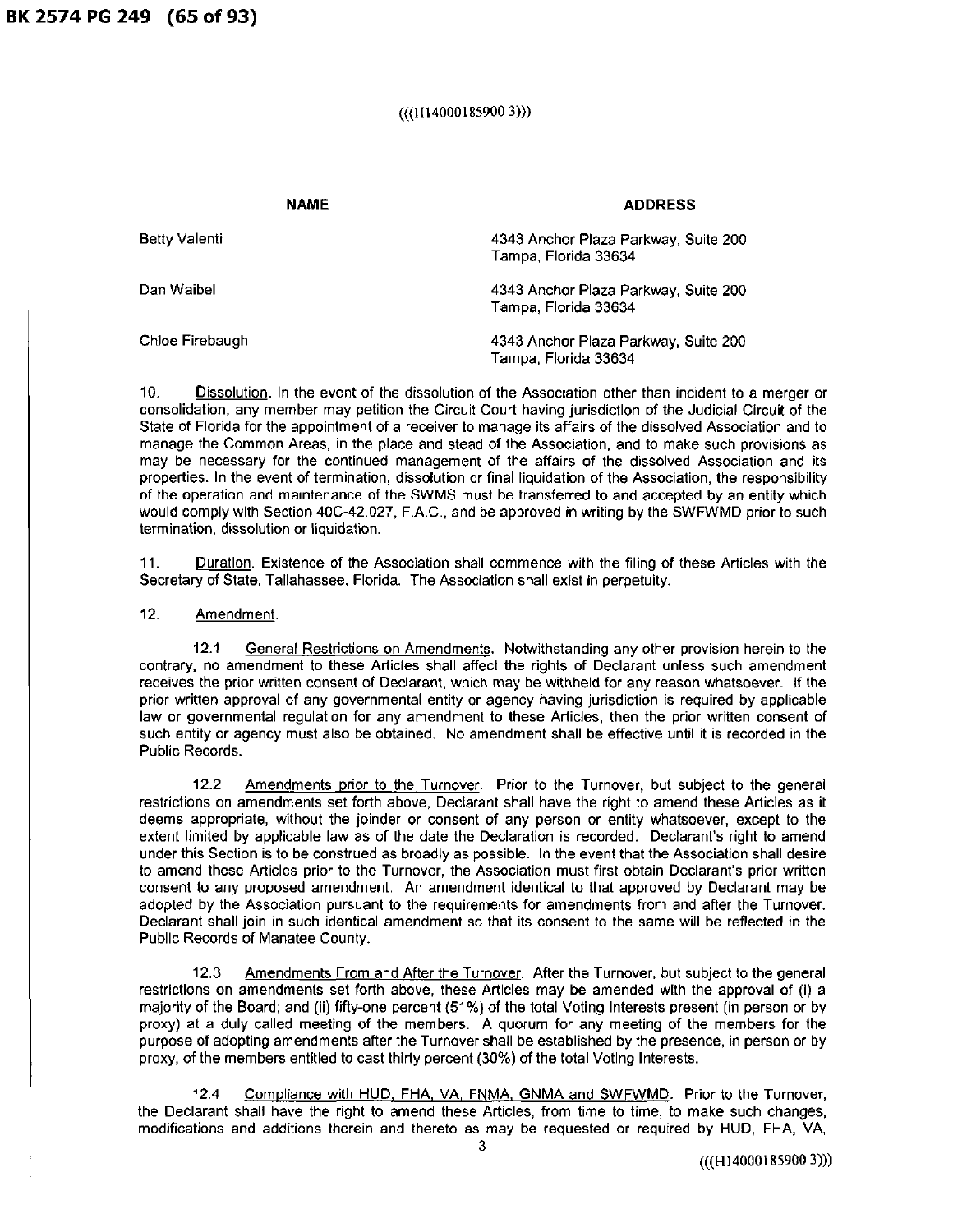#### (((H14000185900 3)))

FNMA, GNMA, SWFWMD, or any other governmental agency or body as a condition to, or in connection with such agency's or body's regulatory requirements or agreement to make, purchase, accept, insure, guaranty or otherwise approve loans secured by mortgages on Lots. No approval or joinder of the Association, other Owners, or any other party shall be required or necessary to such amendment. After the Turnover, but subject to the general restrictions on amendments set forth above, the Board shall have the right to amend these Articles, from time to time, to make such changes, modifications and additions therein and thereto as may be requested or required by HUD, FHA, VA, FNMA, GNMA, SWFWMD or any other governmental agency or body as a condition to, or in connection with such agency's or body's regulatory requirements or agreement to make, purchase, accept, insure, guaranty or otherwise approve loans secured by mortgages on Lots. In addition, the Board may amend these Articles as it deems necessary or appropriate to make the terms of these Articles consistent with applicable law in effect from time to time. No approval or joinder of the Owners, or any other party shall be required or necessary to any such amendments by the Board. Any such amendments by the Board shall require the approval of a majority of the Board.

13. Limitations.

13.1. Declaration is Paramount. No amendment may be made to these Articles which shall in any manner reduce, amend, affect or modify the terms, conditions, provisions, rights and obligations set forth in the Declaration.

13.2. Rights of Declarant. There shall be no amendment to these Articles which shall abridge, reduce, amend, effect or modify the rights of Declarant.

13.3. Bylaws. These Articles shall not be amended in a manner that conflicts with the Bylaws.

14. Officers. The Board shall elect a President, Vice President, Secretary, Treasurer, and as many Vice Presidents, Assistant Secretaries and Assistant Treasurers as the Board shall from time to time determine. The names and addresses of the Officers who shall serve until their successors are elected by the Board are as follows:

| President:      | <b>Betty Valenti</b> |
|-----------------|----------------------|
| Vice President: | Dan Waibel           |
| Secretary: I    | Chloe Firebaugh      |
| Treasurer:      | Chloe Firebaugh      |

15. Indemnification of Officers and Directors. Association shall and does hereby indemnify and hold harmless every Director and every Officer, their heirs, executors and administrators, against all loss, cost and expenses reasonably incurred in connection with any action, suit or proceeding to which such Director or Officer may be made a party by reason of being or having been a Director or Officer of the Association, including reasonable counsel fees and paraprofessional fees at all levels of proceeding. This indemnification shall not apply to matters wherein the Director or Officer shall be finally adjudged in such action, suit or proceeding to be liable for or guilty of gross negligence or willful misconduct. The foregoing rights shall be in addition to, and not exclusive of, all other rights to which such Director or Officers may be entitled.

16. Transactions in Which Directors or Officers are Interested. No contract or transaction between Association and one (1) or more of its Directors or Officers or Declarant, or between Association and any other corporation, partnership, the Association, or other organization in which one (1) or more of its Officers or Directors are Officers, Directors or employees or otherwise interested shall be invalid, void or voidable solely for this reason, or solely because the Officer or Director is present at, or participates in, meetings of the Board thereof which authorized the contract or transaction, or solely because said Officers' or Directors' votes are counted for such purpose. No Director or Officer of the Association shall incur liability by reason of the fact that such Director or Officer may be interested in any such contract or transaction. Interested Directors shall disclose the general nature of their interest and may be counted in determining the presence of a quorum at a meeting of the Board which authorized the contract or transaction.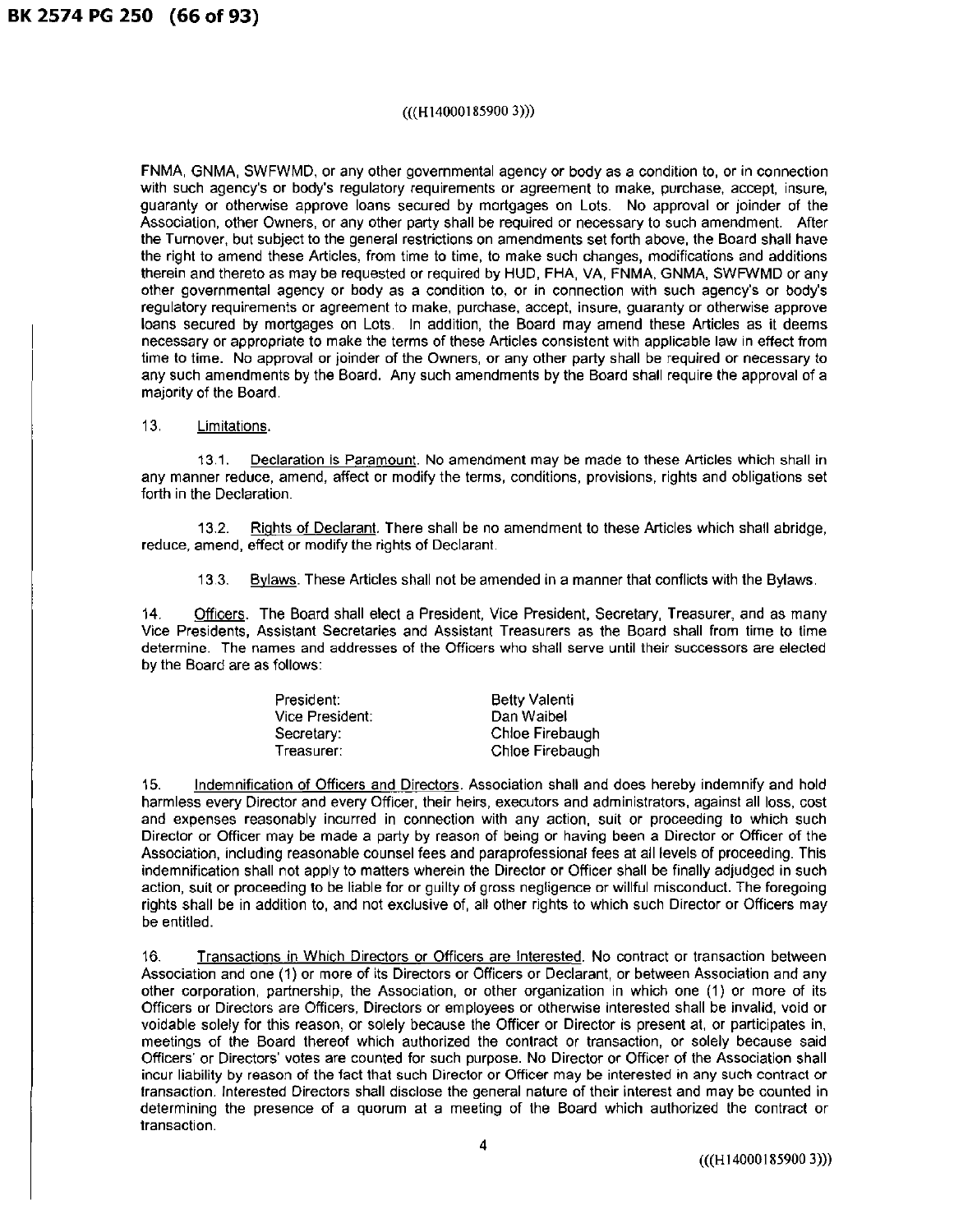**BK 2574 PG 251 (67 of** 93)

### (((H14000185900 3)))

IN WITNESS WHEREOF, for the purpose of forming this corporation under the laws of the State of Florida, the undersigned, being the Incorporator of this Association, has executed these Articles of IN WITNESS WHEREOF, for the purpose of forming this corporation under<br>of Florida, the undersigned, being the Incorporator of this Association, has executed<br>incorporation as of this  $6<sup>th</sup>$  day of August, 2014.

Christian F. O'Ryan, Esq. Incorporator 2701 N. Rocky Point Drive, Ste. 900 Tampa, Florida 33607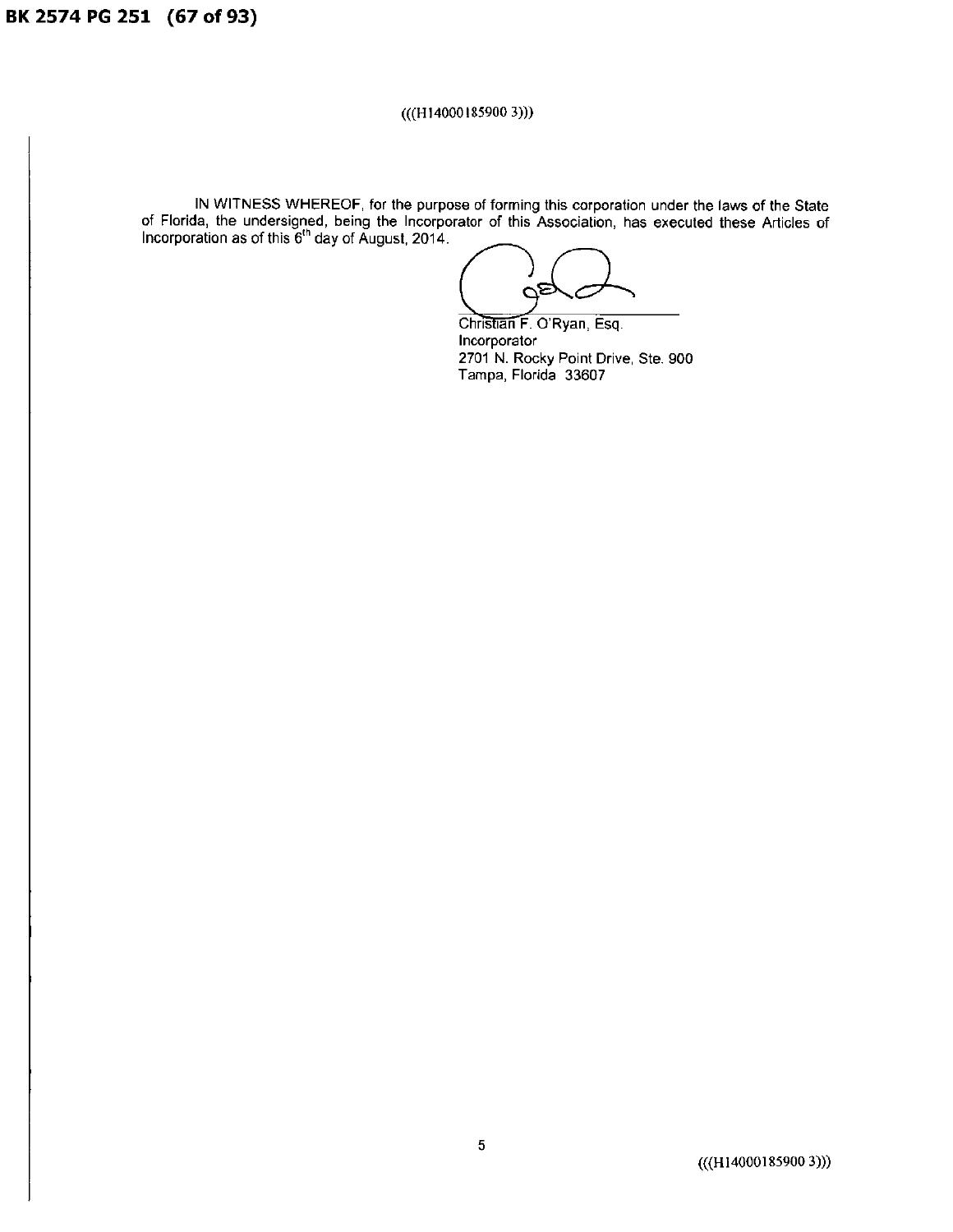**BK 2574 PG 252 (68 of 93)** 

(((Hl4000185900 3)))

### **ACCEPTANCE BY REGISTERED AGENT**

The undersigned, having been named to accept service of process for the above-stated corporation at the place designated in this certificate, hereby agrees to act in this capacity, and is familiar with, and accepts, the obligations of this position and further agrees to comply with the provisions of all statutes relative to the proper and complete performance of its duties.

Dated this  $6<sup>th</sup>$  day of August, 2014.

PENNINGJON, P.A. By: Christian F. O'Ryan, Esq.

Registered Office:

2701 N. Rocky Point Drive Suite 900 Tampa, Florida 33607

Principal Corporation Office:

4343 Anchor Plaza Parkway, Suite 200 Tampa, Florida 33634

S:\Christian\MI Homes Tampa\Creekwood Townhomes\Governing Documents\Articles\Articles1 - Creekwood TH.doc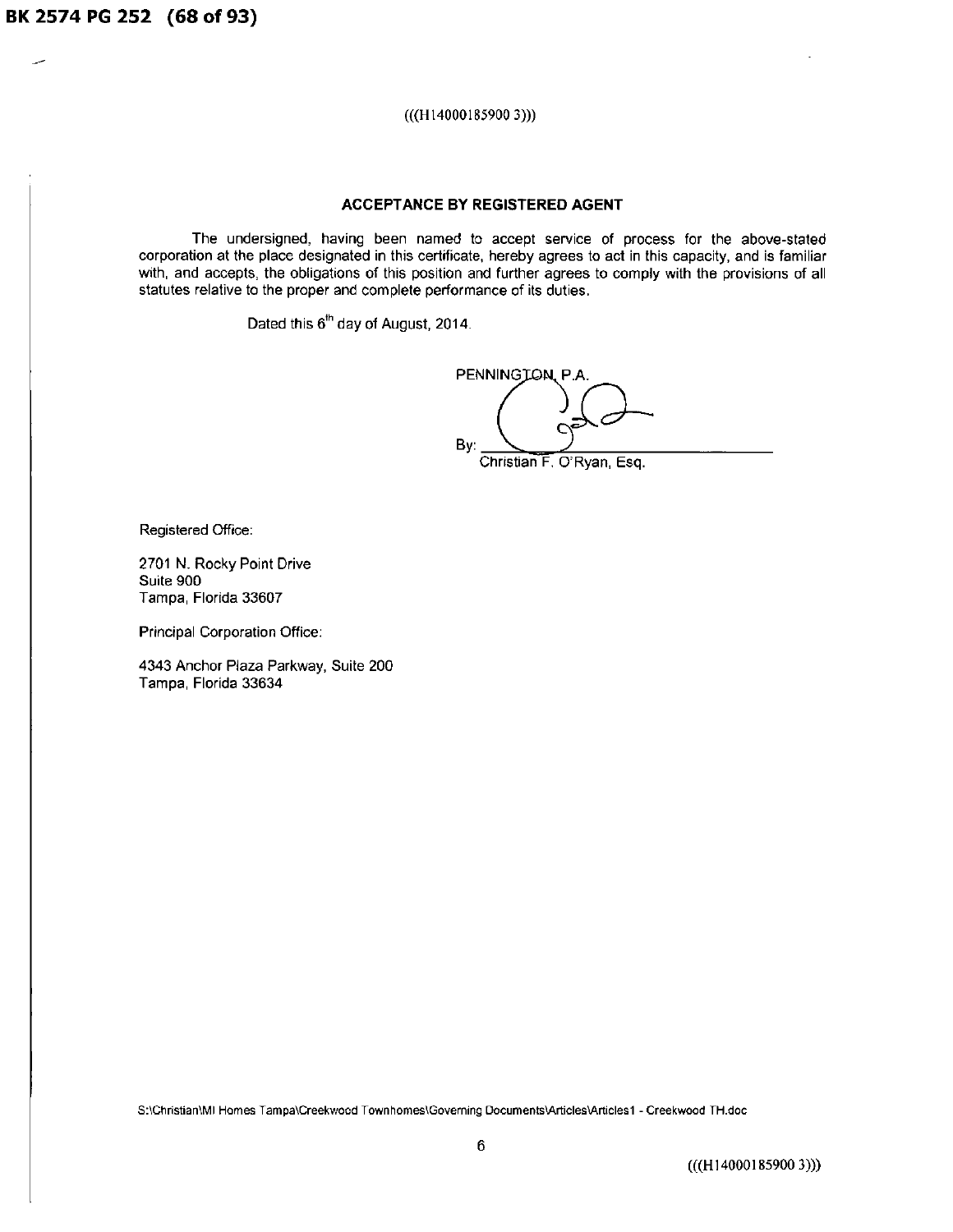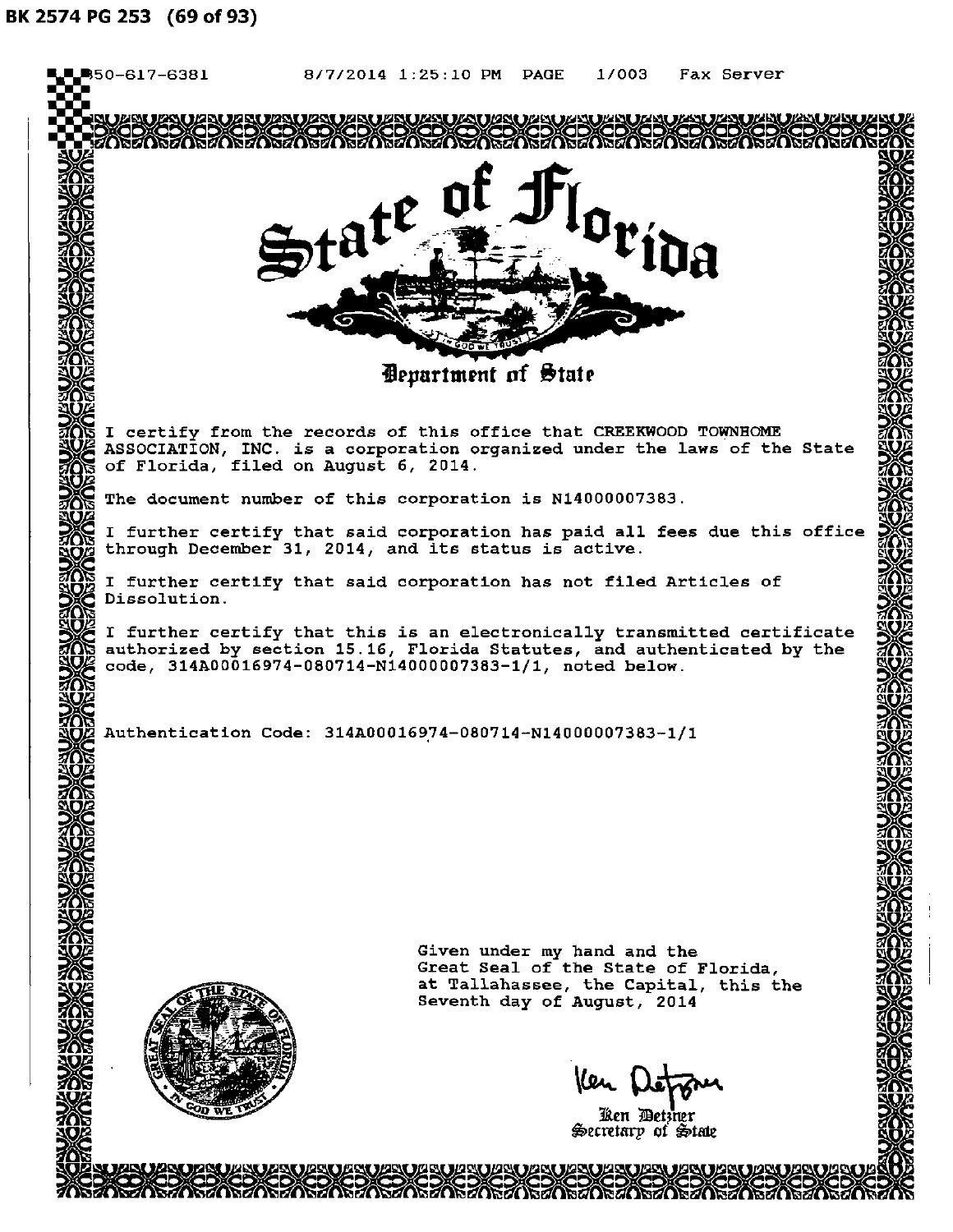| 850-617-6381 | 8/7/2014 1:25:10 PM PAGE<br>2/003<br>Fax Server                                                                                                   |  |
|--------------|---------------------------------------------------------------------------------------------------------------------------------------------------|--|
|              | ZAUZAUZAUZAUZAUZAUZAUZ                                                                                                                            |  |
|              |                                                                                                                                                   |  |
|              | $\mathfrak{gl}$                                                                                                                                   |  |
|              |                                                                                                                                                   |  |
|              | $\mathfrak{F}t^{at}$                                                                                                                              |  |
|              |                                                                                                                                                   |  |
|              |                                                                                                                                                   |  |
|              |                                                                                                                                                   |  |
|              | <b><i>Department of State</i></b>                                                                                                                 |  |
|              |                                                                                                                                                   |  |
|              | I certify the attached is a true and correct copy of the Articles of<br>Incorporation of CREEKWOOD TOWNHOME ASSOCIATION, INC., a Florida          |  |
|              | corporation, filed on August 6, 2014, as shown by the records of this                                                                             |  |
| office.      |                                                                                                                                                   |  |
|              | I further certify the document was electronically received under FAX audit!<br>number H14000185900. This certificate is issued in accordance with |  |
|              | section 15.16, Florida Statutes, and authenticated by the code noted below                                                                        |  |
|              | The document number of this corporation is N14000007383.                                                                                          |  |
|              |                                                                                                                                                   |  |
|              | Authentication Code: 314A00016974-080714-N14000007383-1/1                                                                                         |  |
|              |                                                                                                                                                   |  |
|              |                                                                                                                                                   |  |
|              |                                                                                                                                                   |  |
|              |                                                                                                                                                   |  |
|              |                                                                                                                                                   |  |
|              |                                                                                                                                                   |  |
|              |                                                                                                                                                   |  |
|              |                                                                                                                                                   |  |
|              |                                                                                                                                                   |  |
|              | Given under my hand and the<br>Great Seal of the State of Florida,                                                                                |  |
|              | at Tallahassee, the Capital, this the                                                                                                             |  |
|              | Seventh day of August, 2014                                                                                                                       |  |
|              |                                                                                                                                                   |  |
|              | Ken p                                                                                                                                             |  |
|              | Ken Detzner                                                                                                                                       |  |
|              | Secretary of State                                                                                                                                |  |
|              | AIGUT HAGUT YAGUT UAGUT VAGUT WAGUT HAGUT WAGUT WAGUT WAGUT WAGUT WAGUT WAGUT.                                                                    |  |

RRACK-REKENERE REKENERE KERENE KERENE KERENE KERENE